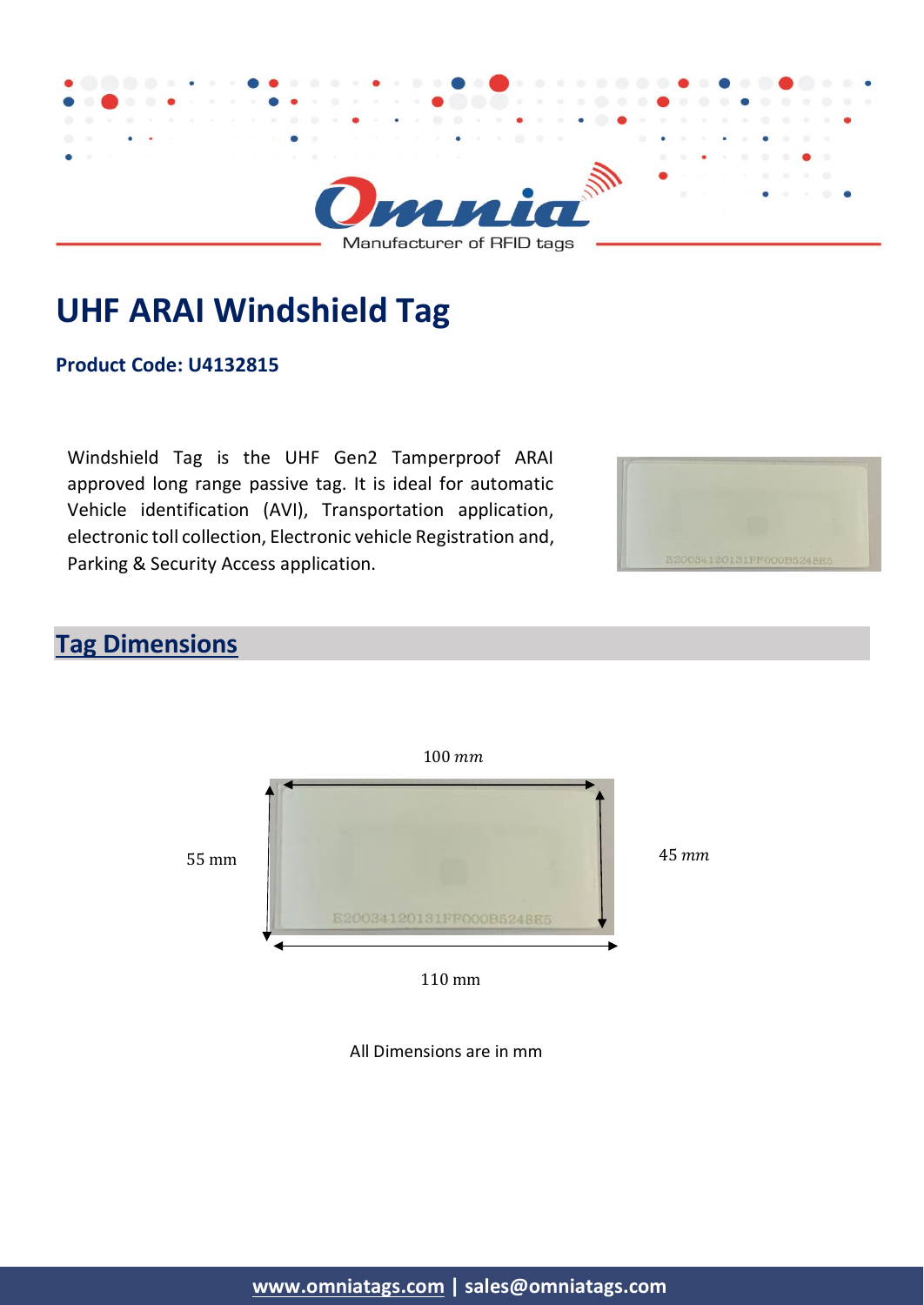# **Electrical Specifications**

| Air Interface Protocol                       | ISO/IEC 18000-6C, EPC Global C1G2              |  |
|----------------------------------------------|------------------------------------------------|--|
| <b>Operational Frequency</b>                 | $860 - 960$ MHz                                |  |
| Chip                                         | Alien Higgs-3                                  |  |
| <b>Memory Configuration</b>                  | EPC-96 bits, extendible to 480bits             |  |
|                                              | TID - 96 bits unalterable unique               |  |
|                                              | User memory - 512 bits                         |  |
|                                              | Access password - 32 bits                      |  |
|                                              | Kill password $-32$ bits                       |  |
| Read Range*                                  | Up to 10 m on fixed reader with linear antenna |  |
| Operating temperature                        | -20 $^{\circ}$ C to +80 $^{\circ}$ C           |  |
| Storage temperature                          | $-40^{\circ}$ C to $+100^{\circ}$ C            |  |
| <b>Relative Humidity</b>                     | 95% Condensing                                 |  |
| Attachment***                                | Self Adhesive                                  |  |
| Applicable surface                           | Windshield glass                               |  |
| <b>UV Resistant</b>                          | Yes                                            |  |
| <b>Physical and Mechanical Specification</b> |                                                |  |
| <b>Dimensions</b>                            | $100 \times 45 \pm 0.2$ mm                     |  |
| Antenna Material                             | Printed Aluminium antenna                      |  |
| Adhesive tape                                | High strength adhesive                         |  |
| Colour**                                     | White                                          |  |
| <b>Quality Assurance</b>                     | 100% reader tested                             |  |
| Chamical Posistance                          |                                                |  |

#### **Chemical Resistance**

Resistant to continuous exposure to salt water for 2 hours Resistant to continuous exposure to motor oil for 2 hours Additionally, abrasion resistant against HCL and IPA